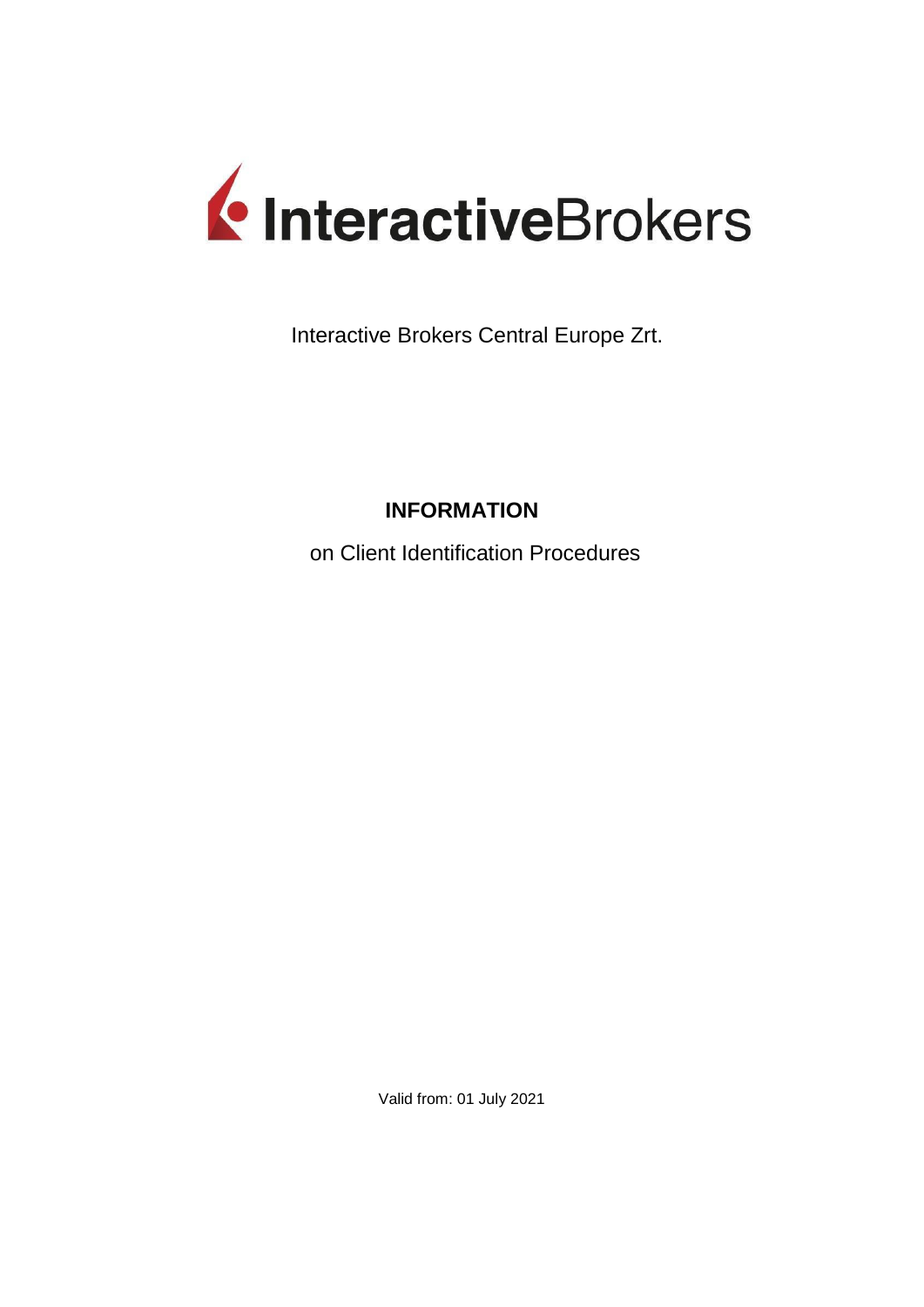### **1. Client identification and rating**

Prior to the provision of services, Interactive Brokers Central Europe Zrt. (hereinafter referred to as: 'IBCE' or 'the Company') shall perform Client due diligence in full compliance with the laws in effect from time to time.

Client due diligence shall be performed by the Company in compliance with the laws in effect on the prevention of money laundering, in particular the provisions of Act LIII of 2017 on Preventing and Combating Money Laundering and Terrorist Financing (hereinafter the Anti-Money Laundering Act).

In the cases outlined below, the Company shall perform the following with respect to Clients (including their proxy, the party authorised to dispose over the account and the person acting as representative on behalf of the Client): identification, risk-based rating, the verification of identity, obtaining information on the purpose and nature of and monitor the transaction order (client due diligence).

## **2. Mandatory client due diligence**

In the cases specified below the Company shall perform client due diligence measures with respect to Clients (including their proxy, the party authorised to dispose over the account and the person acting as representative on behalf of the Client):

- a) At the time of establishing the business relationship.
- b) If data, facts or circumstances implying or suggesting money laundering or the financing of terrorism arise, provided that the client due diligence set out in paragraph a) has not yet taken place.
- c) In addition to the cases outlined above, the Company shall also complete client due diligence in the event of any doubt as to the authenticity or appropriateness of client identification data. This shall include the case where the data of the client (e.g. name, domicile, registered office, etc.) or the ownership structure of a non-natural person client changes. In the event of a change in the management or representatives of a non-natural person client, it shall be verified whether or not the data recorded during the client due diligence or the circumstances serving as a basis of the beneficial owner declaration remained the same.
- d) If a change was recorded in client identification data and if the risk sensitivity approach requires the client due diligence to be repeated.

In the event of cases set out in Section 15 of the Anti-Money Laundering Act, the Company shall record the data specified in Section 7(2) and, in order to verify personal identity, it may also request that the documents stipulated in Section 7(3) are presented.

There is no need to repeat the client due diligence if:

- a) the Company has already completed such client due diligence in connection with another business relationship or transaction order in relation to the Client, their proxy, the party authorised to dispose over the account and the person acting as representative on behalf of the Client, and
- b) in the context of this business relationship or transaction order, the personal identity of the Client, their proxy, the party authorised to dispose over the account and the person acting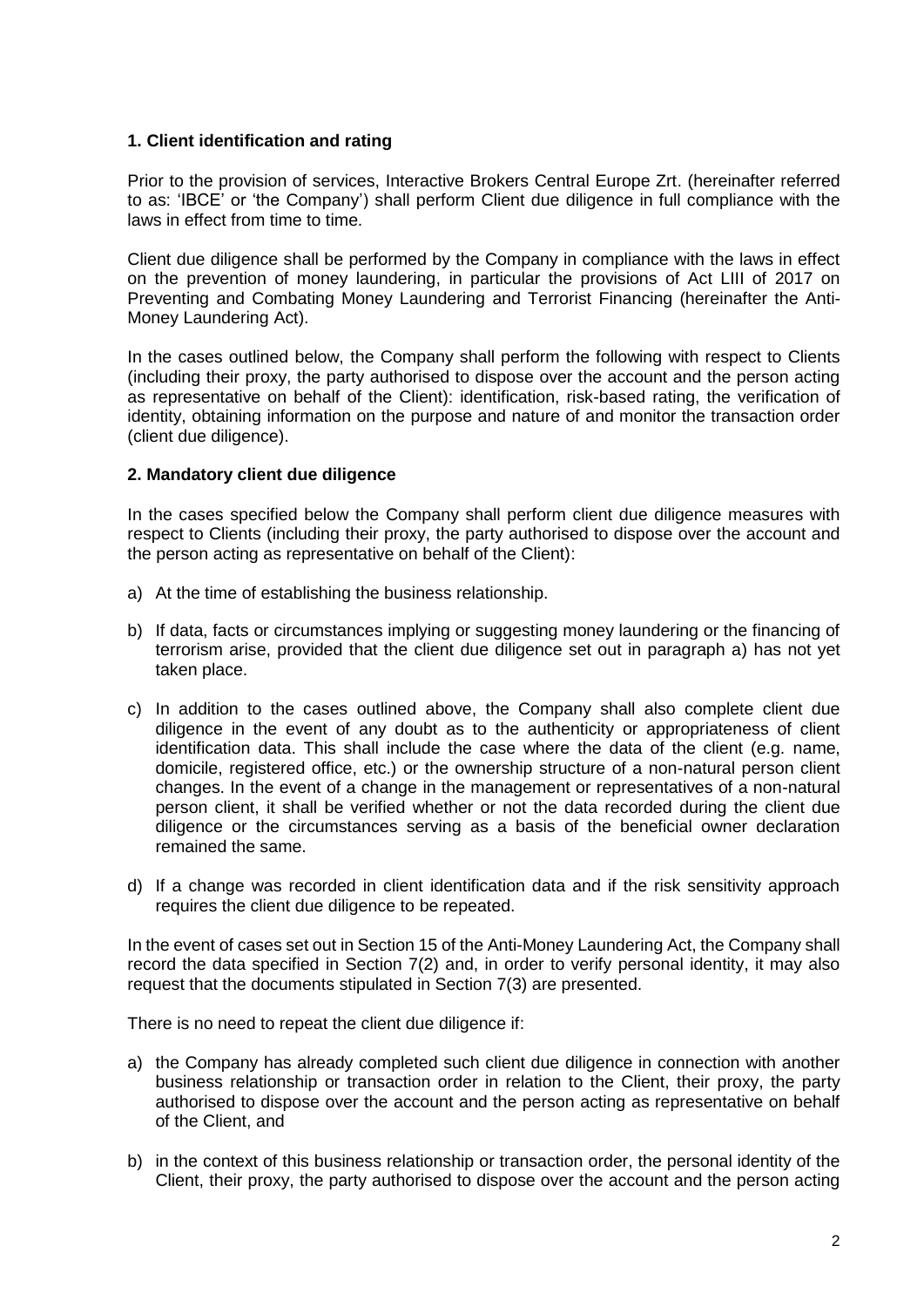as representative on behalf of the Client was already verified, and

c) no changes have been made to the data required to be provided under the Business Rules and the Money Laundering Policy.

#### **3. Possible methods of client due diligence at the Company**

The Company may conduct client due diligence in any of the following manners:

- a) By sending the necessary documents and making the required statements, without appearing in person, through the electronic client identification portal of the Company.
- b) By sending the necessary documents, without appearing in person. In this case, the Client must send their documents and declarations to the Company in a certified copy format. Certified copies of documents may be obtained from notaries public, the Hungarian foreign delegation authority or the authority authorised to issue certified copies at the place of issue of the document. In case of foreign documents, provided that no bilateral treaty on the acceptance of documents is in place between Hungary and the state where the document was issued, the Hungarian foreign delegation authority shall testify, by issuing an apostille, that the authority that issued the certified copy of the document is authorised to do so. For signatory countries of the Hague Convention Abolishing the Requirement of Legalisation for Foreign Public Documents (signed on 5 October 1961), legalisation may take place by obtaining a so called apostille. The Company shall only accept documents drafted in Hungarian and English and requires a certified translation for documents in any other language to be accepted.
- c) Via a certified payment account. According to the sub-case of case b), client due diligence may also be conducted with Client documents and declaration via fax or electronically without certification, if the Client's payment account (bank account) is also certified simultaneously. In such a case the Company shall contact the institution managing the payment account and request confirmation with respect to the data of the Client. In such a case the Client will be able to use their client account opened with the Company only in a limited manner. As long they are not identified using another client-identification method, they may only transfer or withdraw funds to and from their bank account covered by this clause. If the payment account managing institution specified by the Client is a foreignservice provider and does not confirm the Client data within the due date, the Company shall grant a 15-day period for the Client to have them vetted with another method. Should the due date be frustrated, the Company shall suspend the business relationship and, furthermore, refuse to disburse any funds to the payment account specified by the Client until client due diligence has taken place or the account manager service provider has confirmed the Client data.
- d) Accepting the results of client due diligence from another service provider. The Company may accept the results of client due diligence from certain partner institutions.
- e) The Company is entitled to perform the Client's due diligence process with secure and protected, pre-audited electronic communications device operated by the Company, based on the Anti-Money Laundering Act and Decree No. 26/2020 (VIII.25.) of the Central Bank of Hungary. The Company applies video due diligence (direct way of electronic means of communication) on a risk-based approach. If the Client's total equity reaches or exceeds the 10 million HUF threshold (~25.000 EUR), the Client is invited to perform the video due diligence within a specified 2 week period. If the Client fails to have a successful and approved video due diligence call within the specified 2 week period, the Company may place restrictions on the Account, including but not limited to restricting the opening of new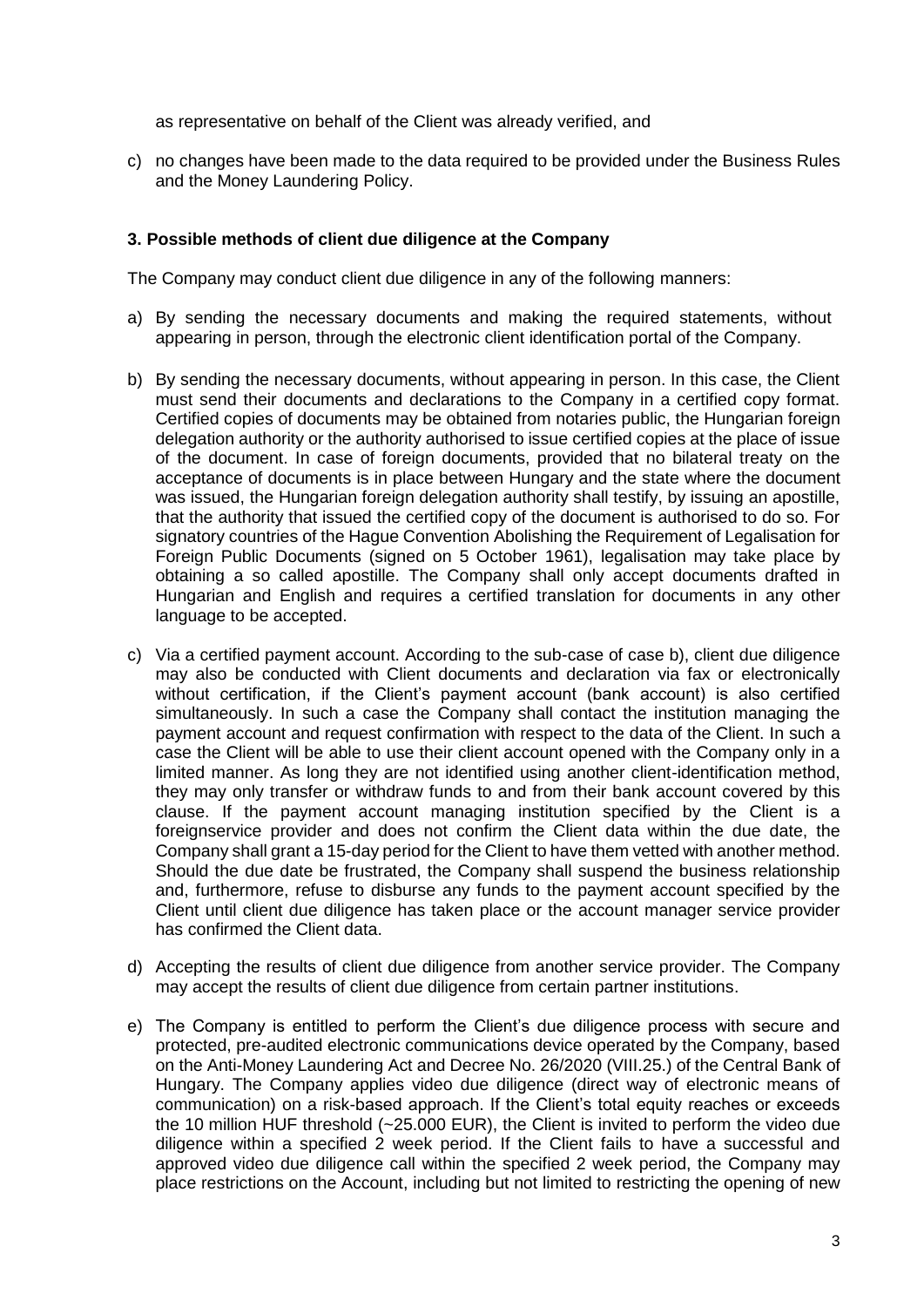positions. The restriction does not affect closing remaining open positions.

The exact rules of this process are detailed in the 11. Point of this document.

#### **4. Unsuccessful client due diligence**

In the event that the Company is unable to perform the client due diligence required by law and the Company's internal policies, it shall refuse to establish a business relationship and to execute transaction orders or terminate the business relationship with the client.

#### **5. Identifying and verifying the identity of natural persons, postal (mailing) address**

For the purposes of verifying the identity of a natural person, the Company shall request that the following documents are presented:

- a) the official document (ID card, passport and card format driving licence) of the Hungarian citizen suitable for the verification of identity and the official address card,
- b) in the case of foreign citizen natural persons, their travel document or ID card, provided that,
- c) such documents authorise the relevant person to stay in Hungary, the document certifying the right of residence or the document authorising residence, the official card certifying Hungarian domicile provided that the domicile or the residence is in Hungary.

As part of the identification, the Company shall record the following data of the natural person:

- a) surname and forename,
- b) surname and forename at birth,
- c) citizenship,
- d) place and date of birth,
- e) mother's name at birth,
- f) domicile or, if there is none, residence,
- g) the type and number of their identification document.

The Company shall record and register data in paragraphs a) to g) pursuant to its statutory obligation. If the Client is a politically exposed person or a close relative or a closely related person thereof, in addition to the above data, the source of the funds shall also be recorded under the law.

#### **6. Identifying legal persons or entities without legal personality and verifying their identity**

In case of legal persons or entities without legal personality, the Company shall, in addition to the document of the person authorised to act for and on behalf of such entity and also the specimen signature (or the foreign equivalent of the same) certifying in a credible manner the power of such person to sign for such entity referred to Section 5 above, request a document (of less than 30 days old), that

- a) the company incorporated in Hungary was registered by the Court of Registration, or that the company has submitted their application to this effect; in the case of a sole proprietor the fact that their sole proprietor's licence was issued or that the certificate of registration was issued,
- b) in case of legal entities that are established under Hungarian law, but are not covered by paragraph a), the legal entity has been registered, provided that such registration by either an authority or a court is necessary for such establishment,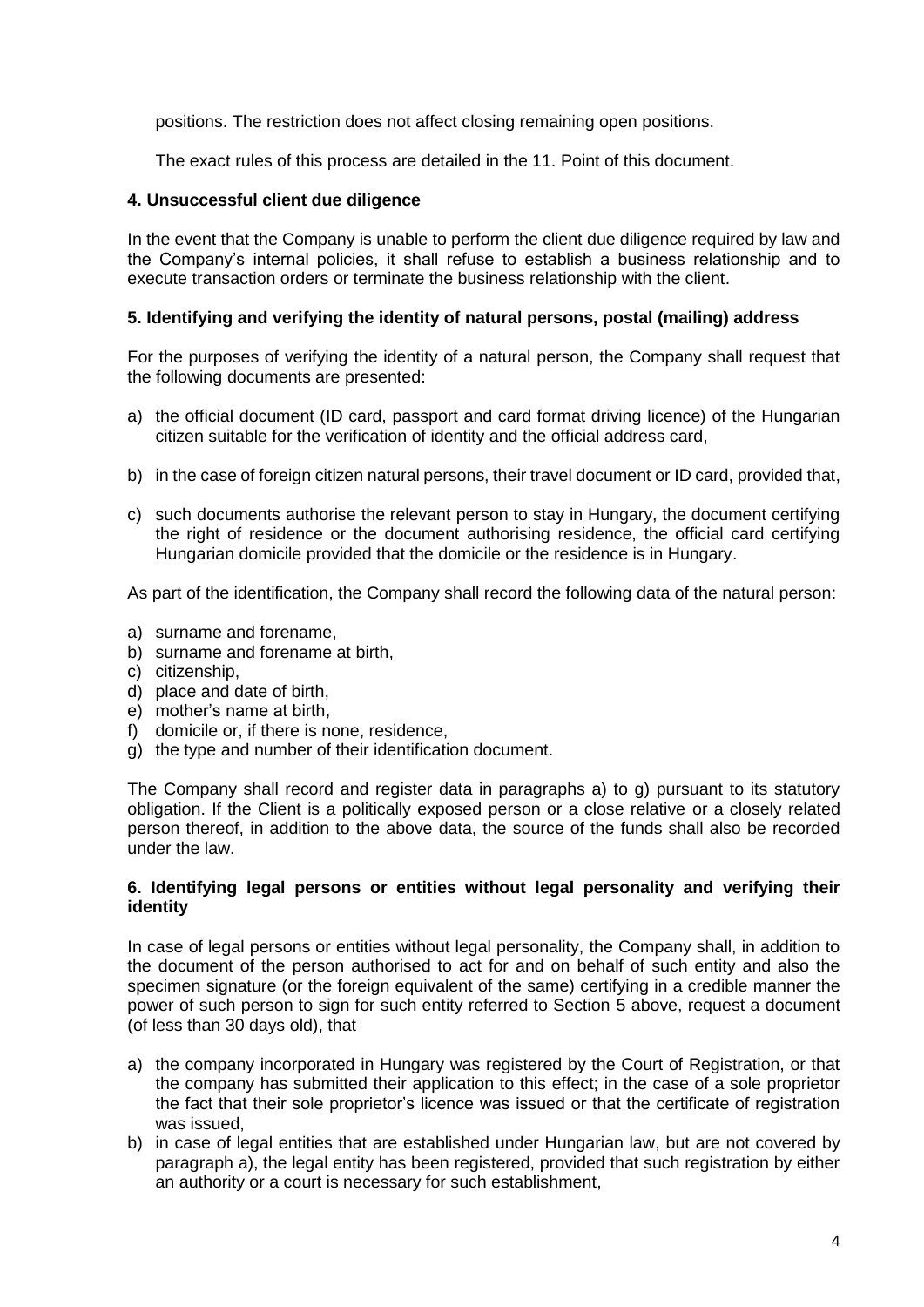- c) in case of foreign legal entities or other entities without legal personality, such entity has been registered under the laws of their own country
- d) in case of legal entities or other entities without legal personality that have not yet submitted their application for registration, the establishment of such entity is proven with the instrument of incorporation.

Prior to the submission of their application seeking registration to the Court of Registration, authority or court, the Company shall request the legal entity or the entity without legal personality to submit their articles of association (articles of foundation, statutes). In such a case, the legal entity or other entity without legal personality shall submit a document within 30 days following registration by the Court of Registration, authority or court proving that company registration or registration took place; then the Company shall record the company registration number or other registration number.

During the course of due diligence, the Company shall record the following data of a legal entity or another entity without legal personality:

- a) name, short name,
- b) the address of their registered office and/or (in the case of a business with a foreign registered office) the address of the Hungarian branch,
- c) core activity,
- d) the name and position of the people who hold a representation right,
- e) the full name and address (or, there is none, the place residence) of the agent for service of process, if there is any,
- f) in case of legal entities included in the company register: their company registration number or in the case of other legal entities: the number of the resolution or registration about their establishment (registration, recording,
- g) tax number.

## **7. Beneficial owner declaration**

For client due diligence, the natural person Client shall deliver a written declaration, provided they act for and on behalf of the beneficial owner. Regarding the beneficial owner, the Company shall request that the following data are provided:

- a) surname and forename,
- b) surname and forename at birth,
- c) domicile or, there is none, the place of residence,
- d) citizenship,
- e) place and date of birth.

In case of doubt as to the identity of the beneficial owner, the Company shall take all further measures specified by the Central Bank of Hungary until it can satisfy itself as to the person of the beneficial owner.

The Company shall verify the data concerning the personal identity of the beneficial owner based on the document presented, a publicly accessible register or based on a register from the controller of which the Company may request data under the law.

For client due diligence, the legal representative of the legal person or entity without legal personality shall, based an accurate and timely records kept by the client, make a written declaration about all beneficial owners of the legal entity or entity without legal personality. Regarding the beneficial owner, the Company shall request that the following data are provided: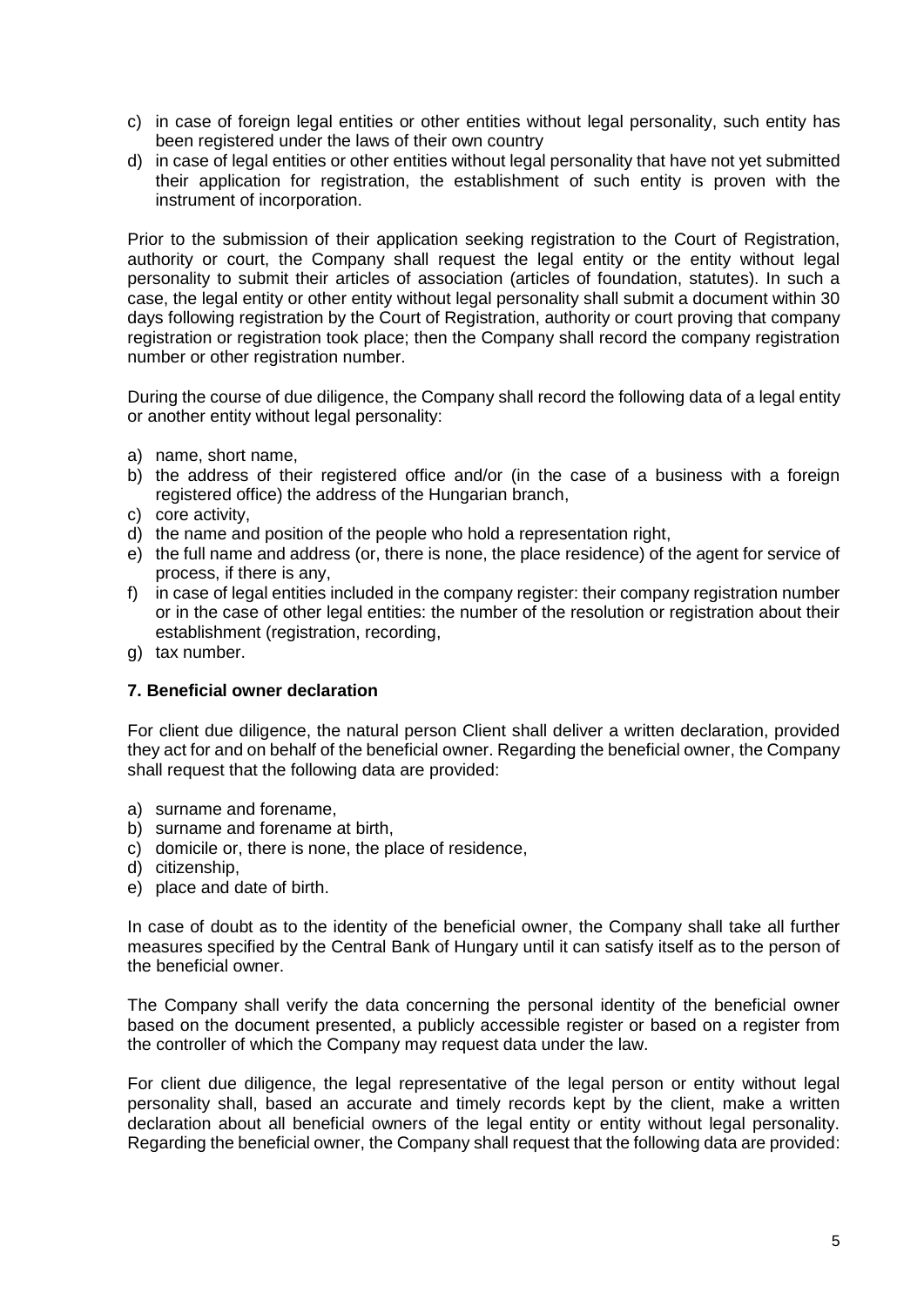- a) surname and forename,
- b) surname and forename at birth,
- c) citizenship,
- d) place and date of birth,
- e) domicile or, there is none, the place of residence,
- f) the nature and extent of ownership interest.

Beyond the generally applicable rules of the Anti-Money Laundering Act on identifying beneficial owners as persons having at least 25 percent ownership interest in legal persons or entities without legal personality, , the Company is entitled, on a risk-based approach, to identify owners of legal persons or entities without legal personality with at least 10 percent ownership interest as beneficial owners.

If the beneficial owner is a managing officer within the meaning of Section 3(38)f) of the Anti-Money Laundering Act, the Company shall also identify the managing officer and conduct verification on its identity. The service provider shall record the client due diligence, including also the information if such due diligence could not be performed.

In case of doubt as to the identity of the beneficial owner, the Company shall take all further measures specified by the Central Bank of Hungary until it can satisfy itself as to the person of the beneficial owner. Such measures include that the Company may request the Client to give all the information specified in 2.5.1 and 2.5.2 for all of its owners irrespective of the proportion of their ownership or voting rights or any other interests.

The Company may verify the data concerning the personal identity of the beneficial owner based on the identification document presented, a publicly accessible register or based on a register from the controller of which the Company may request data under the law.

## **8. Determining on Politically Exposed Person status for Clients and Beneficial Owners**

For natural person clients and beneficial owners of legal person clients or entity clients without legal personality the Company determines whether or not, under the law of their own country, they should be considered as a politically exposed person, a close relative of a politically exposed person or a person closely related to a politically exposed person under Section 4 (2) of the Anti-Money Laundering Act.

If the natural person client or the beneficial owner qualifies as a politically exposed person, he/she needs to declare the information concerning the source of the funds and source of wealth in a separate declaration.

In the case of a politically exposed person, the business relationship can only be established after an approval was granted by a senior manager specified in the Company's internal policy for substitution.

**Politically Exposed Person:** any natural person who holds an important public function or held an important public function in at least the year preceding the performance of the customer due diligence measures.

## **Persons holding an important public function:**

- a) the head of state, the head of government, ministers, vice-ministers, secretaries of state, in Hungary: the Head of State, the Prime Minister, ministers, secretaries of state,
- b) Parliament representatives and members of similar legislative bodies, in Hungary: Parliament representatives and nationality spokesmen,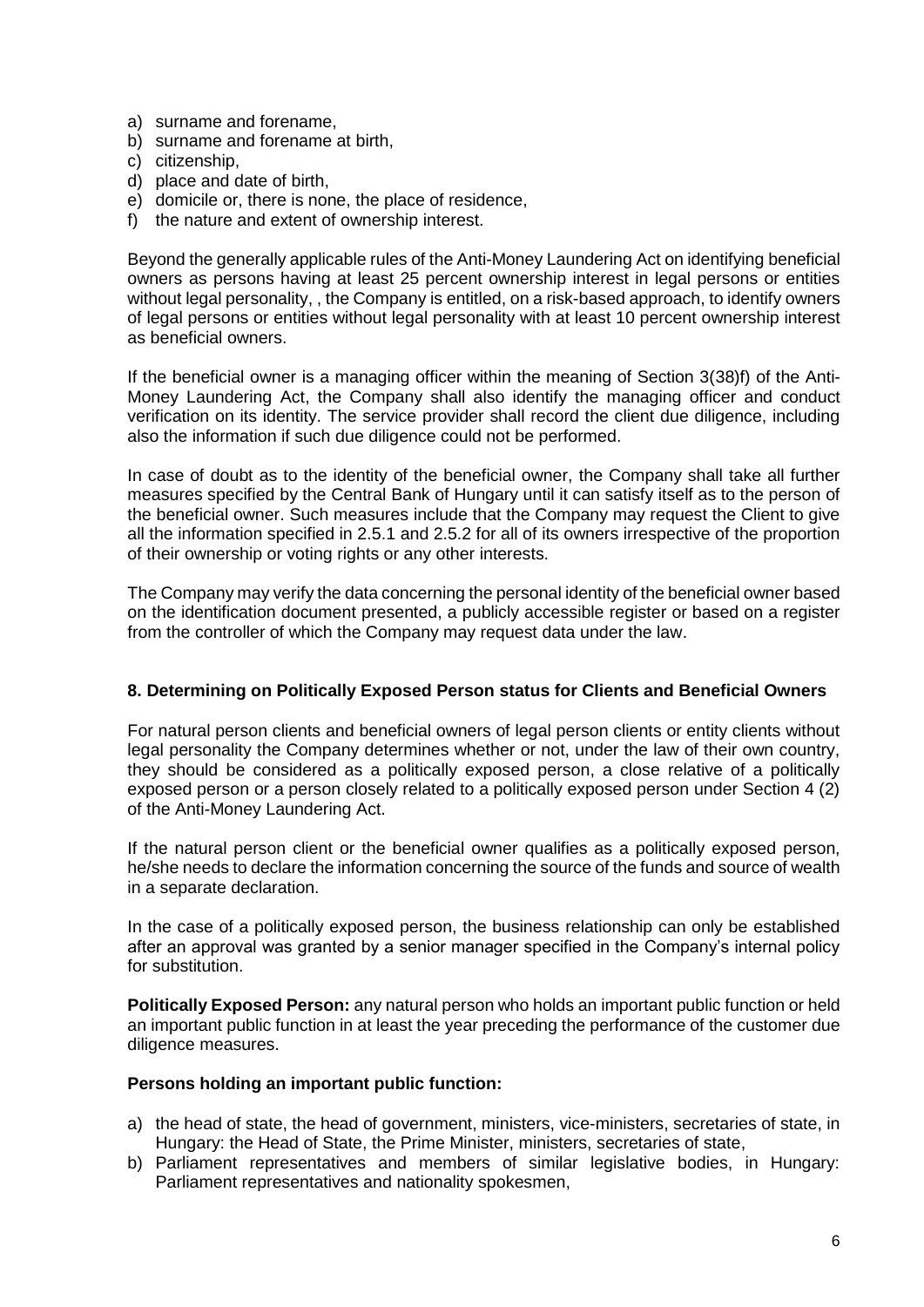- c) members of the governing body of political parties, in Hungary: members and officers of the governing body of political parties,
- d) members of the supreme court, the constitutional court or any high-level judicial body whose decisions cannot be appealed against, in Hungary: members of the Constitutional Court ("Alkotmánybíróság"), Courts of Appeal ("ítélőtáblák") and the Supreme Court ("Kúria"),
- e) members of the Board of Directors of the court of auditors and the central bank, in Hungary: the Chair and Vice Chair of the State Audit Office ("Számvevőszék"), the Monetary Council and the Financial Stability Council,
- f) ambassadors, chargés d'affaires and high-ranking officers of armed forces, in Hungary: the head of the central body of the policing body and his/her deputy, as well as the Chief of Staff of the Hungarian Defence Forces and his/her deputies,
- g) members of the directing, controlling or supervisory bodies of undertakings in the majority ownership of the state, in Hungary: the executive officers of undertakings in the majority ownership of the state and the members of the managing bodies of such undertakings having management or supervisory powers,
- h) heads of international organisations, their deputies and members of the managing bodies of such organisations or any person holding an equivalent function.

**Close relatives of a Politically Exposed Person:** the politically exposed person's spouse or partner; biological, adopted, step- or fostered child and any spouse, partner of biological, adopted, step- or fostered child as well as the politically exposed person's biological, adopter, step- or foster parents.

# **A person in close relations with a Politically Exposed Person:**

- a) any natural person who is the beneficial owner of a legal person or organisation without legal personality jointly with any of the persons holding an important public function, or is in a close business relationship with such a person;
- b) any natural person who is the sole owner of a legal person or organisation without legal personality established for the benefit of any of the persons holding an important public function.

Based on the above declaration, the Company shall take the measures necessary to verify the data either in the register available for this purpose or in a publicly accessible register.

In the case of a politically exposed person, the business relationship can be established, and the transaction order can only be executed after an approval was granted by either the Chief Executive Officer of the Company or the persons specified in the Company's internal policy for substitution.

## **9. Obligation to give notice on changes of identification data**

During the business relationship, the Client is required to notify the Company concerning any change in the data and information supplied in course of identification or those concerning the beneficial owner within five working days of the day when such information is received.

## **10. Making copies of the presented documents**

For the purpose of verification of identity the Company is obliged by law to make copies of the presented official documents containing data set out in Sections 5 and 6 of the Anti-Money Laundering Act, including all personal data recorded in the official document. By copy, scanned documents, photos, and photos made with a camera also meant.

**11. Customer due diligence via video call** (direct way of electronic means of communication)

The Company is entitled to perform the client's due diligence process with secure and protected,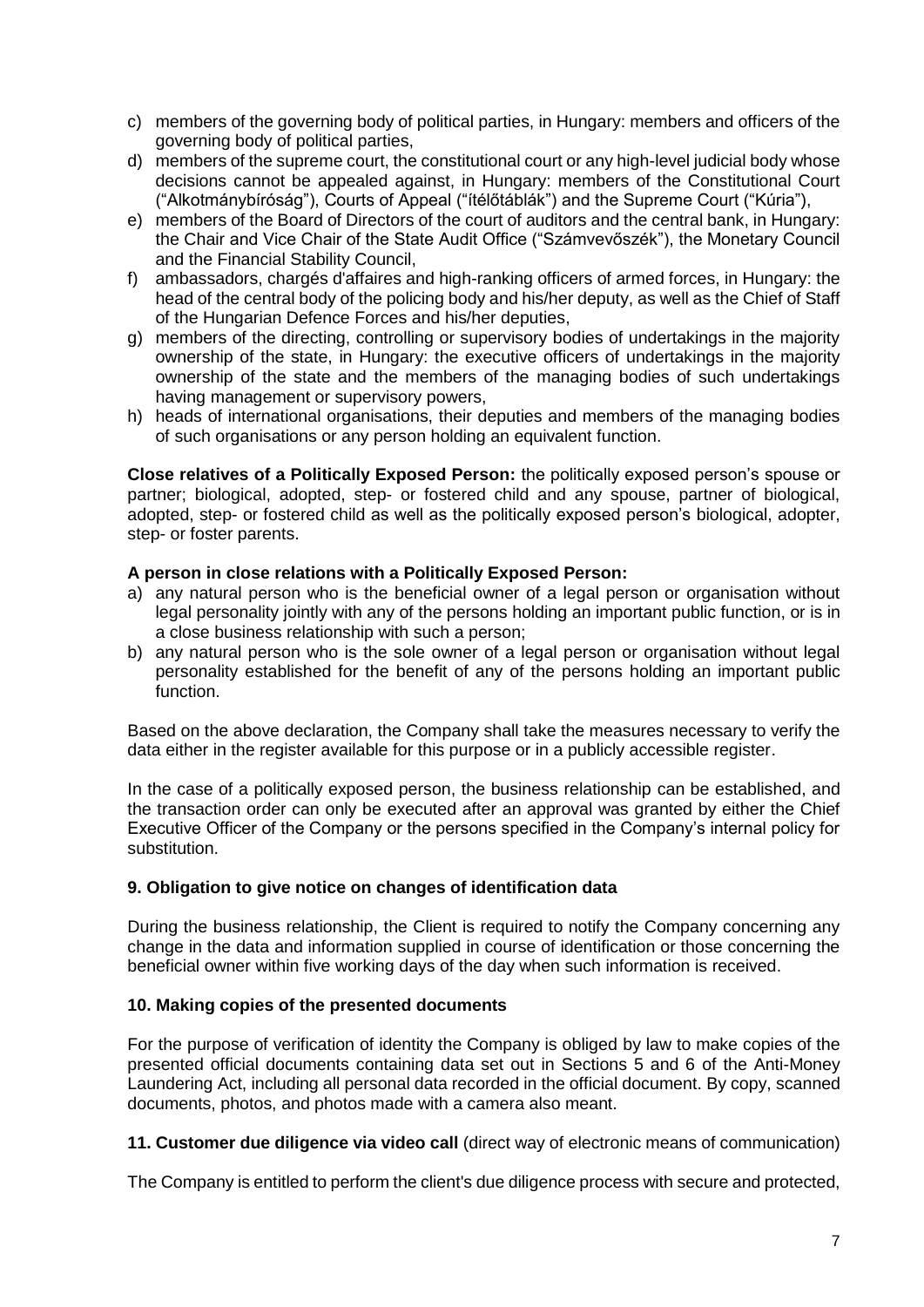pre-audited electronic communications device operated by the Company, based on the AML Act and Decree No. 26/2020 (VIII.25.) of the Central Bank of Hungary (hereinafter: Decree).

The Company records all communication between the Company and the Client during the customer due diligence, the detailed information on the Client's customer due diligence via video call and the Client's expressed consent to that in images and recordings in a retrievable way and makes it available to the Client upon request.

During the video call, the following documents will be requested by the Company to be presented:

- a) for Hungarian nationals:
	- passport, personal identity card or driver's license
	- and if having a Hungarian residential address the official address card issued by the Hungarian authorities *(hereinafter: ID card)*
	-
- b) for non-Hungarian nationals:
	- passport or personal identity card
	- and if having a Hungarian residential address the official address card issued by the Hungarian authorities

*(hereinafter: ID card)*

During the customer due diligence, the Client is requested to

- a) look at the camera so that his face can be recognized and recorded,
- b) to convey in an understandable manner the document identifier of the ID card used for the customer due diligence, and
- c) move the ID card in such a way as to identify and record the security elements and datasets that are on it.

During the video call, the Company will verify that the ID card is suitable for the customer due diligence procedure, thus

- a) certain elements of the ID card and their location correspond to the requirements of the issuing authority,
- b) each security element, in particular the hologram, the kinegram, or other security features identical to it, are recognisable and free of damage,
- c) the ID card has a field suitable for machine data reading,
- d) the ID card's identification number matches the identification number provided by the Client, is recognisable and undamaged.

The Company makes sure during the customer due diligence process that

- a) the Client's face is recognisable and identifiable according to the photo on the presented ID card, and
- b) the data on the ID card can be logically matched to the customer's data available to the service provider.

During the video call, the two-factor identification is also performed, a randomly generated identification code is sent to the client via SMS, and the client is obliged to enter the identification code, that will be verified by the system.

The due diligence via video call is not successful if

- a) the Client withdraws his authorisation for the recoding of data during the customer due diligence via video call,
- b) the physical and data content requirements of the documents or documentation presented by the Client are not provided,